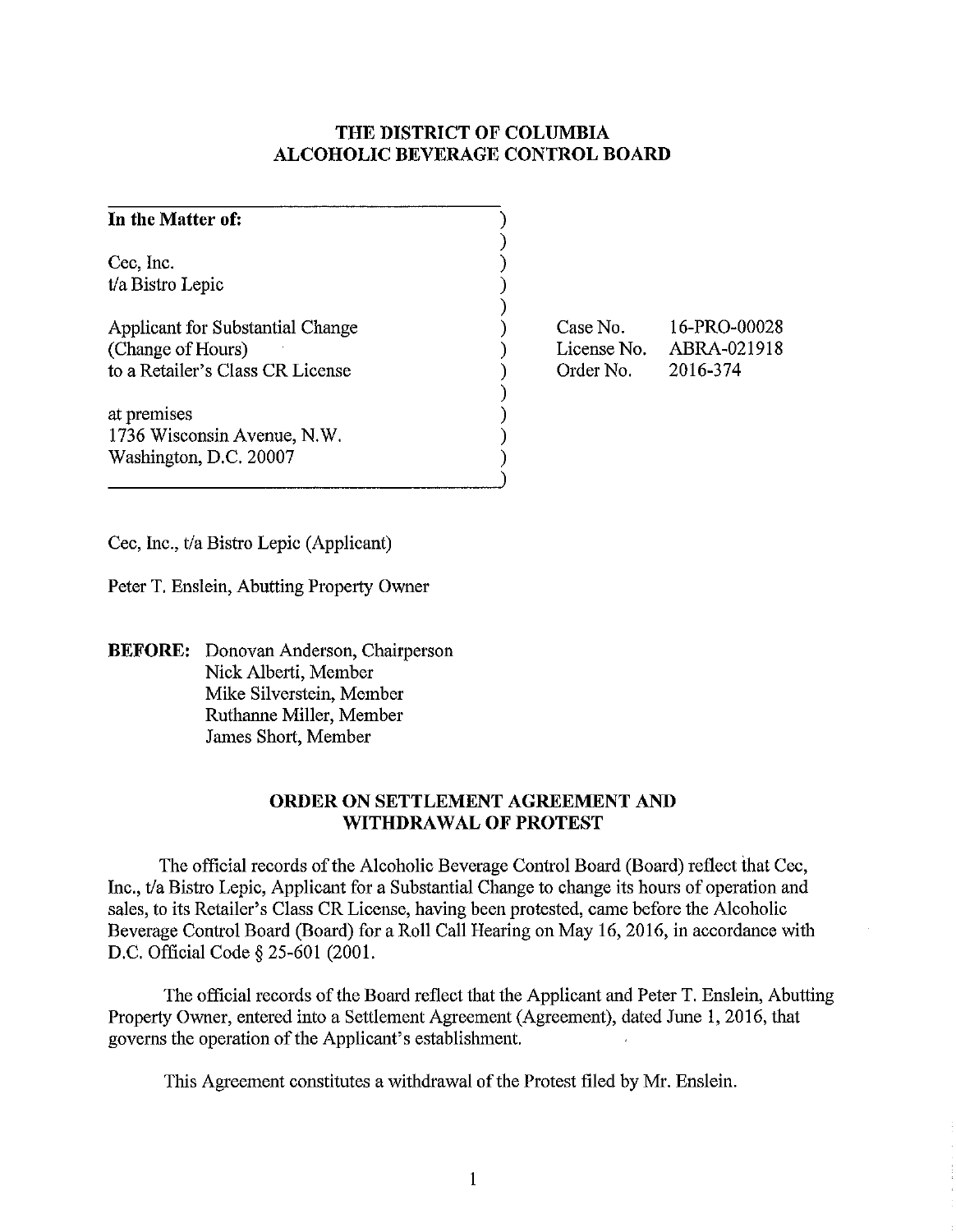Accordingly, it is this 8th day of Jnne, 2016, **ORDERED** that:

- 1. The Application filed by Cec, Inc., t/a Bistro Lepic, for a Substantial Change to change its hours of operation and sales, to its Retailer's Class CR License located at 1736 Wisconsin Avenue, N.W., Washington D.C., is **GRANTED;**
- 2. The Protest of the Abutting Property Owner in this matter is hereby **DISMISSED;**
- 3. The above-referenced Settlement Agreement submitted by the parties to govern the operations of the Applicant's establishment is **APPROVED** and **INCORPORATED**  as part of this Order; and
- 4. Copies of this Order shall be sent to the Applicant and Peter T. Enslein.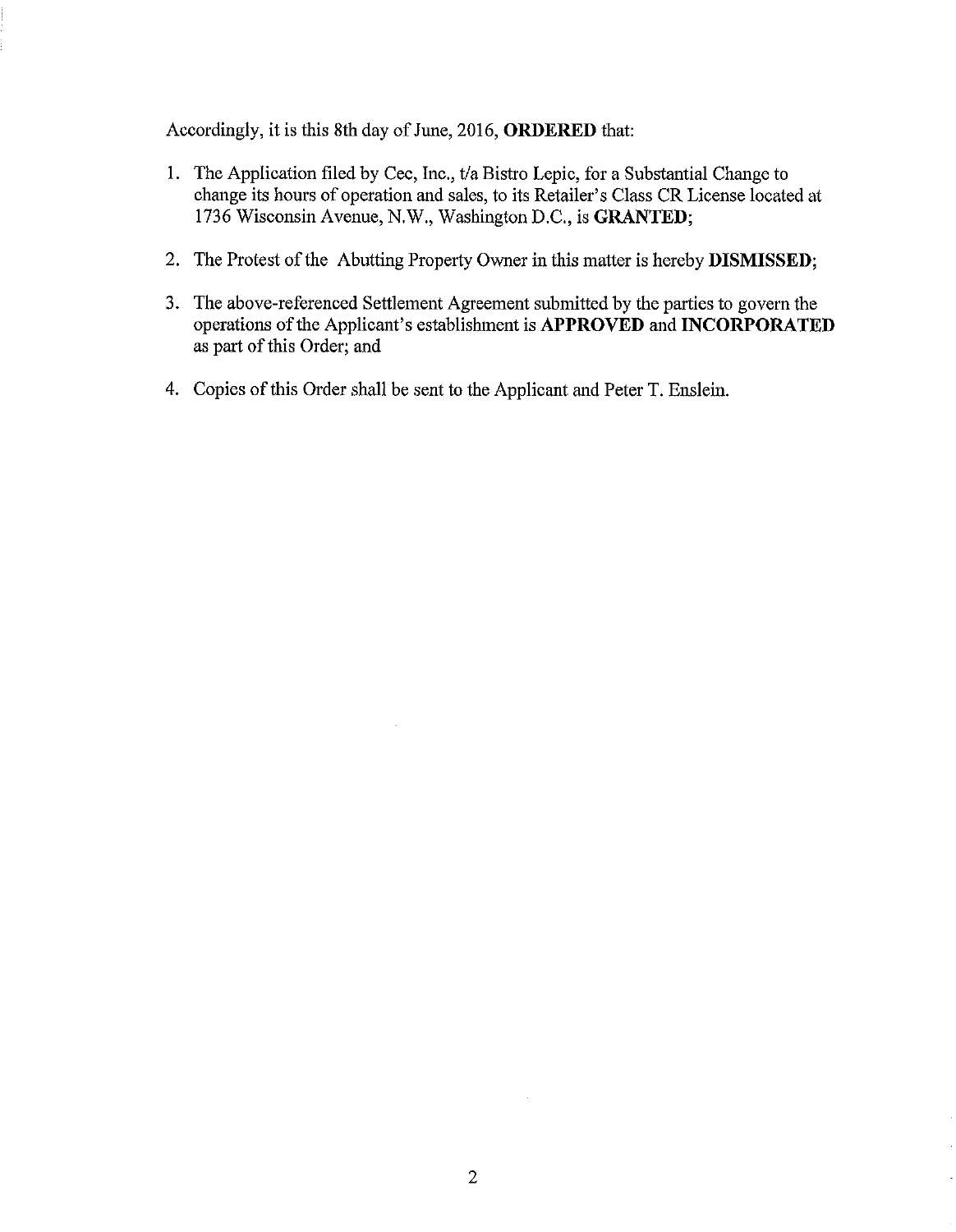District of Columbia Alcoholic Beverage Control Board

oman Donovan Anderson, Chairperson

Vick Alberti, Member

∕like Silverstein, Member

Ruthanne Miller, Member,  $\overline{\mathscr{M}}$ . Sm It fames Short, Member

Pursuant to D.C. Official Code  $\S$  25-433(d)(1), any party adversely affected may file a Motion for Reconsideration of this decision within ten (10) days of service of this Order with the Alcoholic Beverage Regulation Administration, 2000 14<sup>th</sup> Street, N.W., Suite 400S, Washington, DC 20009.

Also, pursuant to section 11 of the District of Columbia Administrative Procedure Act, Pub. L. 90-614,82 Stat. 1209, D.C. Official Code §2-510 (2001), and Rule 15 of the District of Columbia Court of Appeals, any party adversely affected has the right to appeal this Order by filing a petition for review, within thirty (30) days of the date of service of this Order, with the District of Columbia Court of Appeals, 430 E Street, N.W., Washington, D.C. 20001; (202/879-1010). However, the timely filing of a Motion for Reconsideration pursuant to 23 DCMR § 1719.1 (2008) stays the time for filing a petition for review in the District of Columbia Court of Appeals until the Board rules on the motion. See D.C. App. Rule IS(b) (2004).